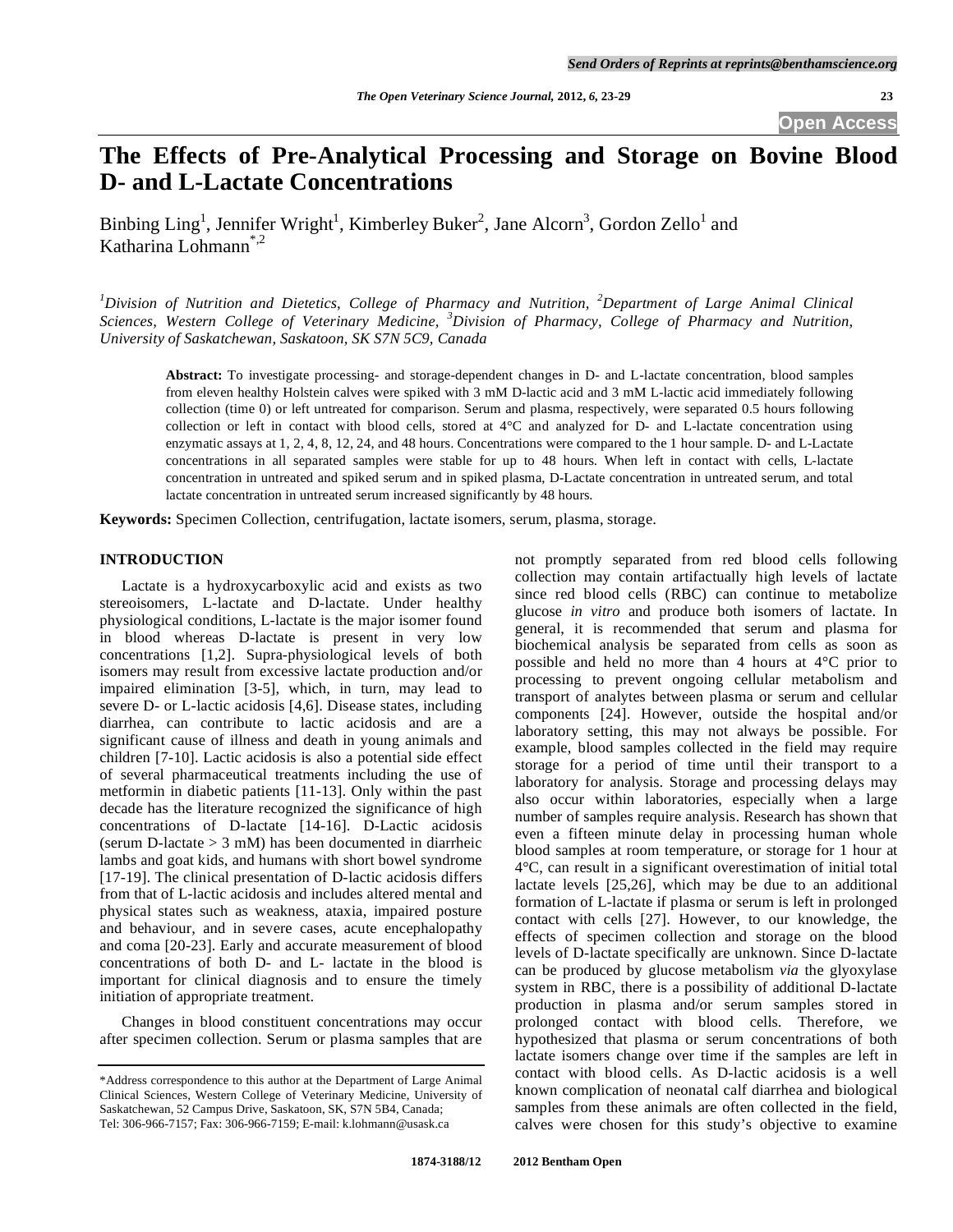processing and storage-dependent changes of D- and Llactate concentrations in serum and plasma over time.

# **MATERIALS AND METHODS**

### **Subjects**

 Blood samples were obtained from eleven healthy Holstein breed calves, seven to fifteen days of age, housed at the Dairy Barn of the Department of Animal and Poultry Sciences, College of Agriculture and Bioresources, University of Saskatchewan. From five of the eleven calves, both serum and plasma were prepared from the same blood collection. Six of the eleven calves were used for preparation of either serum (3 calves) or plasma samples (3 calves). All procedures were approved by the University of Saskatchewan's Animal Research Ethics Board, and adhered to the Canadian Council on Animal Care guidelines for humane animal use.

# **Sample Collection and Analysis**

 Blood (60-120 mL) was collected by jugular venipuncture in manually restrained calves. Samples were processed as shown in Fig. (**1**). Immediately following collection (time 0), half of the blood (30-60 mL) was spiked with DL-lactic acid to add 3 mM of each isomer (3 mM Dlactic and 3 mM L-lactic acid; from now on referred to as "spiked" samples). The blood samples were spiked to mimic those levels seen in calves with acidosis. The remaining

blood was left untreated (from now on referred to as "untreated" samples).

 For each individual calf, half of the spiked and untreated blood samples, respectively, were distributed into tubes containing lithium heparin (Vacutainer® PST™ Tubes; BD) for plasma preparation and the remaining blood was distributed into Vacutainer® serum tubes with a proprietary thrombin-based medical clotting agent and a polymer gel (Vacutainer® Rapid Serum Tubes; BD or Micro Tube; SARSTEDT) for serum collection. Tubes were allowed to stand for 30 minutes at room temperature and were then centrifuged for separation of plasma or serum, respectively, or were stored in contact with blood cells at 4°C.

 For separation of plasma or serum prior to storage, tubes were centrifuged at 2,000 x *g* for 15 minutes (Eppendorf 5804R Centrifuge; Eppendorf, Hamburg, Germany). Following centrifugation, 0.5 mL aliquots of plasma or serum (from now on referred to as "separated" samples), respectively, were placed into 1.5 mL microcentrifuge tubes (Eppendorf; Hamburg, Germany) and then stored at 4°C in a refrigerator alongside the uncentrifuged samples (from now on referred to as plasma or serum stored "in contact with cells"). One aliquot from each processing method was removed from the refrigerator and frozen at -80°C at 1, 2, 4, 8, 12, 24 and 48 hours after collection. Prior to freezing, samples stored in contact with blood cells were centrifuged



**Fig. (1).** Schematic flow chart of the study design and sampling handling processes. DLA, D-lactate, LLA, L-lactate.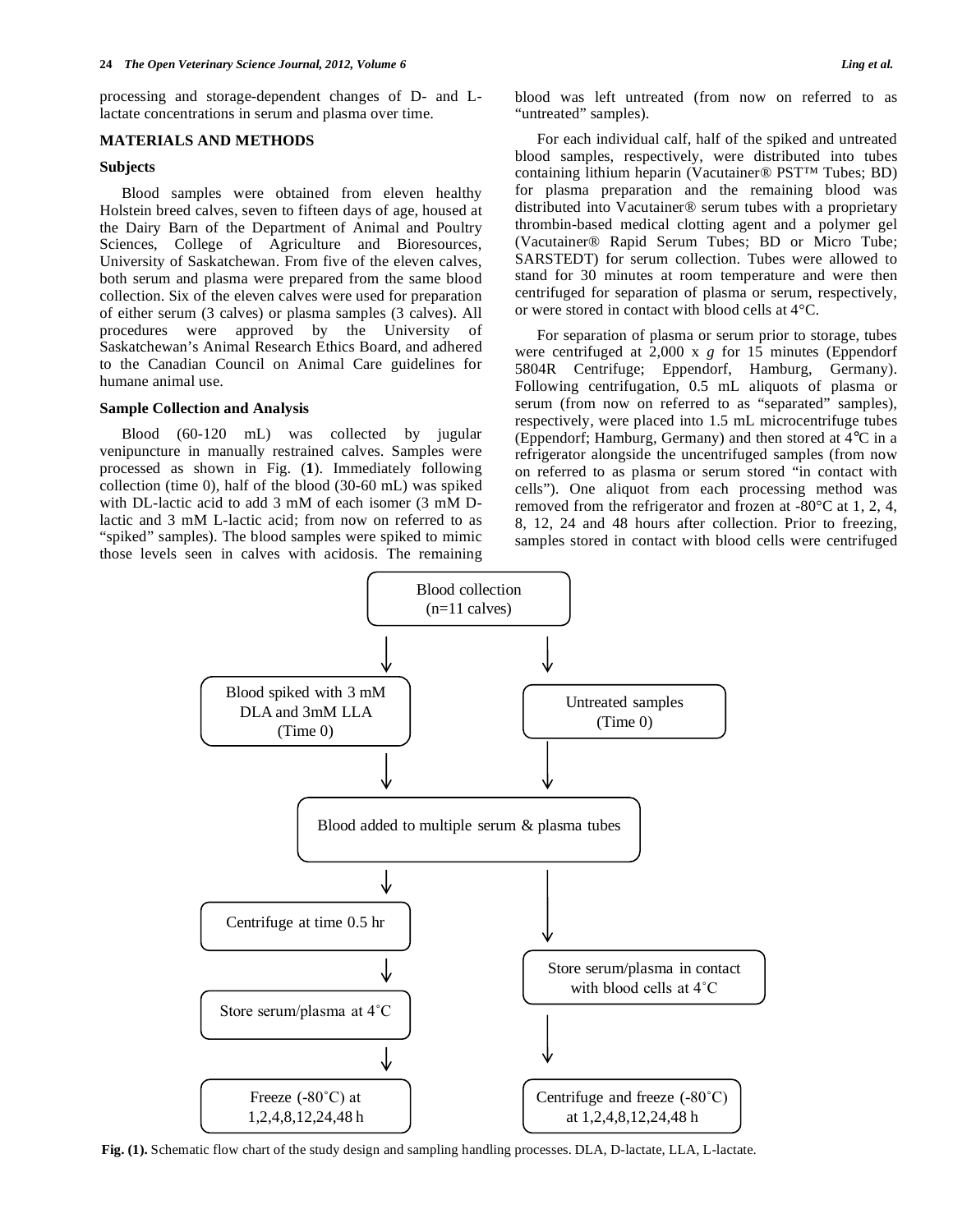at 2,000 x *g* for 15 minutes (AccuSpin Micro 17; Fishers Scientifica, Schwete, Germany) and plasma and serum harvested.

# **D-Lactate and L-Lactate Measurement**

 After thawing, D- and L-lactate concentration in serum and plasma samples were measured using enzymatic assay kits as per manufacturer's instructions (D-Lactate Colorimetric Assay Kit and Lactate Assay Kit, Biovision, Mountain View, CA, USA). Prior to their use, the kits were validated by two of the authors (B.B. Ling and J. Wright). Negative and positive controls, standards, blanks, samples and sample background were prepared as per manufacturer's instructions and analyzed in duplicate within each assay run. The positive control was prepared by diluting a known concentration of aqueous D-lactate solution (10 mM) with calf plasma or serum. The negative control was prepared using only D- or L-lactate buffer. Standards were prepared by diluting an aqueous D-lactate solution (10 mM) with assay buffer in concentrations of 500 μM, 250 μM, 100 μM, 50 μM, 25 μM and  $10 \mu$ M as per manufacturer's recommendations. A calibration curve was made, in duplicate, in each assay run and D- and L-lactate concentrations were determined from the calibration curve. Within-run and between run precision was assayed in each batch by using positive controls in duplicate (CV was less than 15% for both D- and L-lactate respectively). The mean recovery of lactate isomers from plasma and serum samples was calculated from the positive control results. For the Dlactate assay, the mean recovery ranged from 96%-101% and for the L-lactate assay it ranged from 99%-105%. The lower and upper detection limits of the assay kits are 0.01 and 10 mM, respectively, for D-lactate, and 0.02 and 10 mM, respectively, for L-lactate. In order to obtain accurate measurements within the assay kit detection limits, the spiked serum and plasma samples were diluted accordingly. The dilution factors in the spiked serum and plasma samples were taken into account in the final calculations. Total lactate concentrations were calculated by adding the D-lactate concentration and L-lactate concentration in each sample.

# **Statistical Analysis**

Results are presented as mean  $\pm$  standard deviation (mean ± SD) for all animals. The time-dependent changes of total, D- and L-lactate concentration in samples were analyzed using an Analysis of Variance (ANOVA) with Ryan-Einot-Gabriel-Welsch F-test as the post hoc test. As there was variability in blood processing time following initial collection, the 1 hour time point was chosen as the reference concentration value to which all subsequent concentrations were compared. The Ryan-Einot-Gabriel-Welsch multiple F test results were considered to be statistically significant if P < 0.05. The changes in total lactate concentrations over time were further analyzed by linear regression. As both serum and plasma samples were obtained at the same time from a subset of calves (n=5), the differences between serum and plasma D- and L-lactate concentration, respectively, were analyzed by a paired t-test. All statistics were calculated, and graphs created, using GraphPad Prism 5 for Windows (GraphPad Software, San Diego California, USA) and SPSS 13.0 (SPSS Inc., Chicago, IL, USA).

#### **RESULTS**

 D- and L-Lactate concentrations in all separated serum and plasma samples were stable up to 48 hours (Figs. **2**, **3**). In untreated serum samples stored in contact with cells, Llactate concentration increased significantly by 48 h (increase of approximately 74%; 3.75 mM compared to 2.15 mM; P<0.05; Fig. **2A**). Similarly, D-lactate concentration in these untreated serum samples increased significantly by 48 h (increase of approximately 82%; 0.708 mM compared to 0.377 mM; P<0.05; Fig. **2C**). In untreated plasma samples, a similar trend was apparent but the increase in L-lactate concentration (Fig. **2B**) and D-lactate concentration (Fig. **2D**) was not significant.

 In spiked samples stored in contact with blood cells, a significant increase in L-lactate concentration at 48 h was evident in both serum (approximately 39% increase; 7.26 mM compared to 5.21 mM; P<0.05; Fig. **3A**) and plasma (approximately 40% increase; 7.01 mM compared to 5.00 mM; P<0.05; Fig. **3B**) samples. D-Lactate concentration in these samples did not change significantly over time (Fig. **3C**, **D**).

 Total lactate concentration in untreated serum samples stored in contact with blood cells increased continuously over time and was significantly higher than the reference value at 48 hours (approximately 76% increase; 4.45 mM compared to 2.52 mM; P<0.05; Fig. **2E**). No significant changes were observed in total lactate concentrations in separated serum samples (Fig. **2E**) or in plasma samples regardless of storage conditions (Fig. **2F**).

 At baseline (1 hour) and at 48 hours, there was no significant difference between serum and plasma D- or Llactate concentrations (P>0.05).

#### **DISCUSSION**

 In laboratory investigations, stability has been defined as "the capability of a sample for analysis to retain the initial property of a measured constituent for a period of time within specified limits when the sample is stored under defined conditions" (ISO Guide 30, 1992). Processing and storage of biological samples can have significant effects on stability and analytical reliability. Post-collection handling is known to change total lactate concentrations in human blood samples. Studies have shown that storage of whole blood, and serum or plasma with prolonged contact with blood cells, at both room temperature and 4°C can result in increasing total lactate concentrations over time [25-27, 30]. To preserve the initial concentration of blood lactate, it has therefore been recommended to separate serum or plasma from cells and keep samples cool or frozen during transport to the laboratory for analysis [28,29]. The use of specific antiglycolytic agents may stabilize blood lactate concentrations at room temperature for up to 24 hours prior to centrifugation [27]; however, these agents may not be feasible or available for use in remote areas in a clinical or diagnostic setting.

 This study investigated the stability of both lactate isomers, D- and L-lactate, over time in bovine serum and plasma samples stored at 4°C. Samples were stored after separation from blood cells by centrifugation or in contact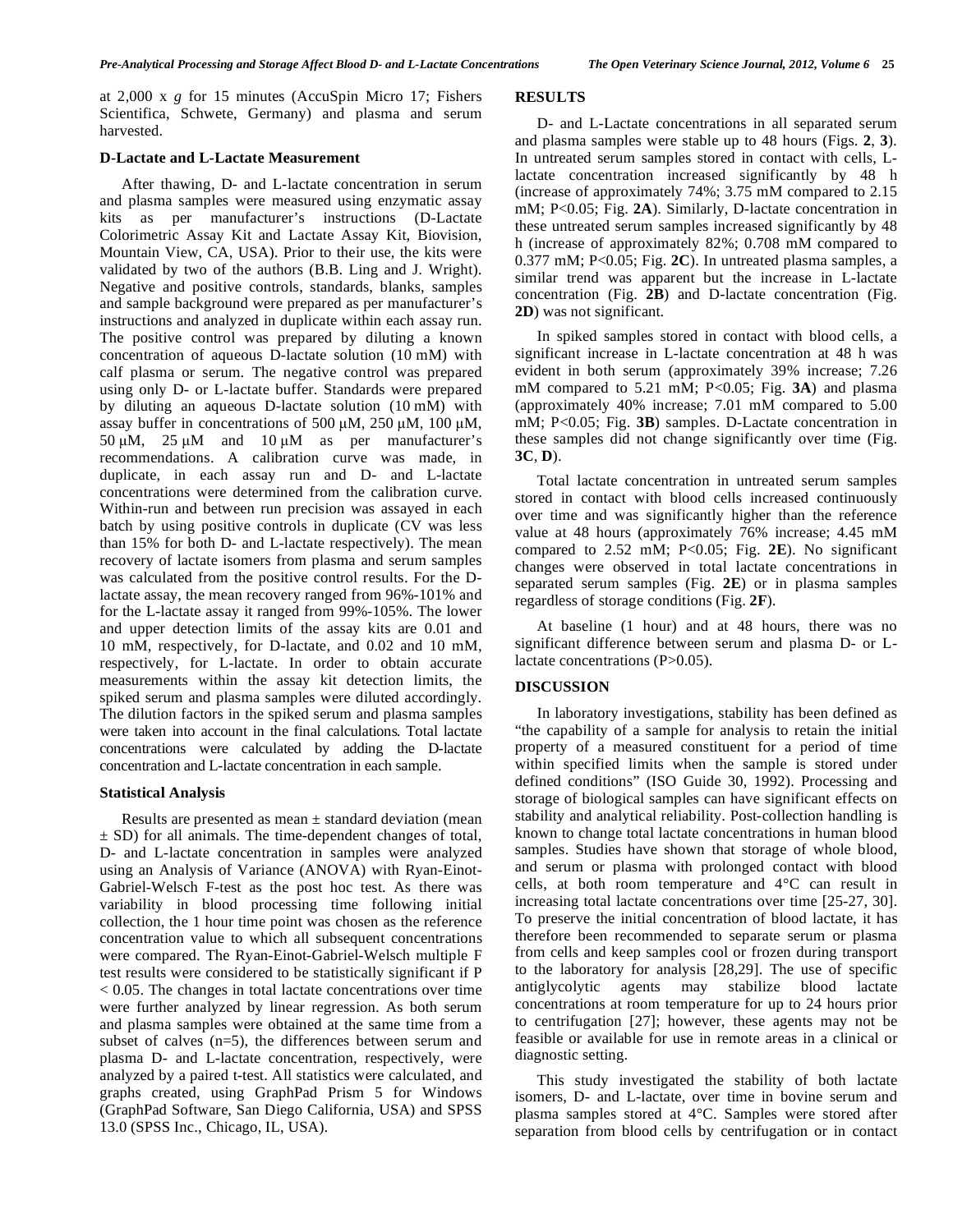

**Fig.** (2). Lactate concentrations (mean  $\pm$  SD, n=8) in untreated serum and plasma samples stored in contact with (contact,  $\rightarrow$ , C) or separated from (separated,  $\blacktriangleleft$ , S) blood cells. Samples were stored at 4°C until the time point and transferred to -80°C for long term storage. \*Indicates that the Ryan-Einot Welsch multiple F test result was statistically significant (P<0.05). Serum (**A**) and plasma (**B**) L-lactate (LLA) concentrations were measured using using a Lactate Assay Kit. Serum (**C**) and plasma (**D**) D-lactate (DLA) concentrations were measured using a D-Lactate Colorimetric Assay Kit. Total lactate (LA) concentrations in serum (**E**) and plasma (**F**) were calculated by adding measured DLA and LLA concentrations.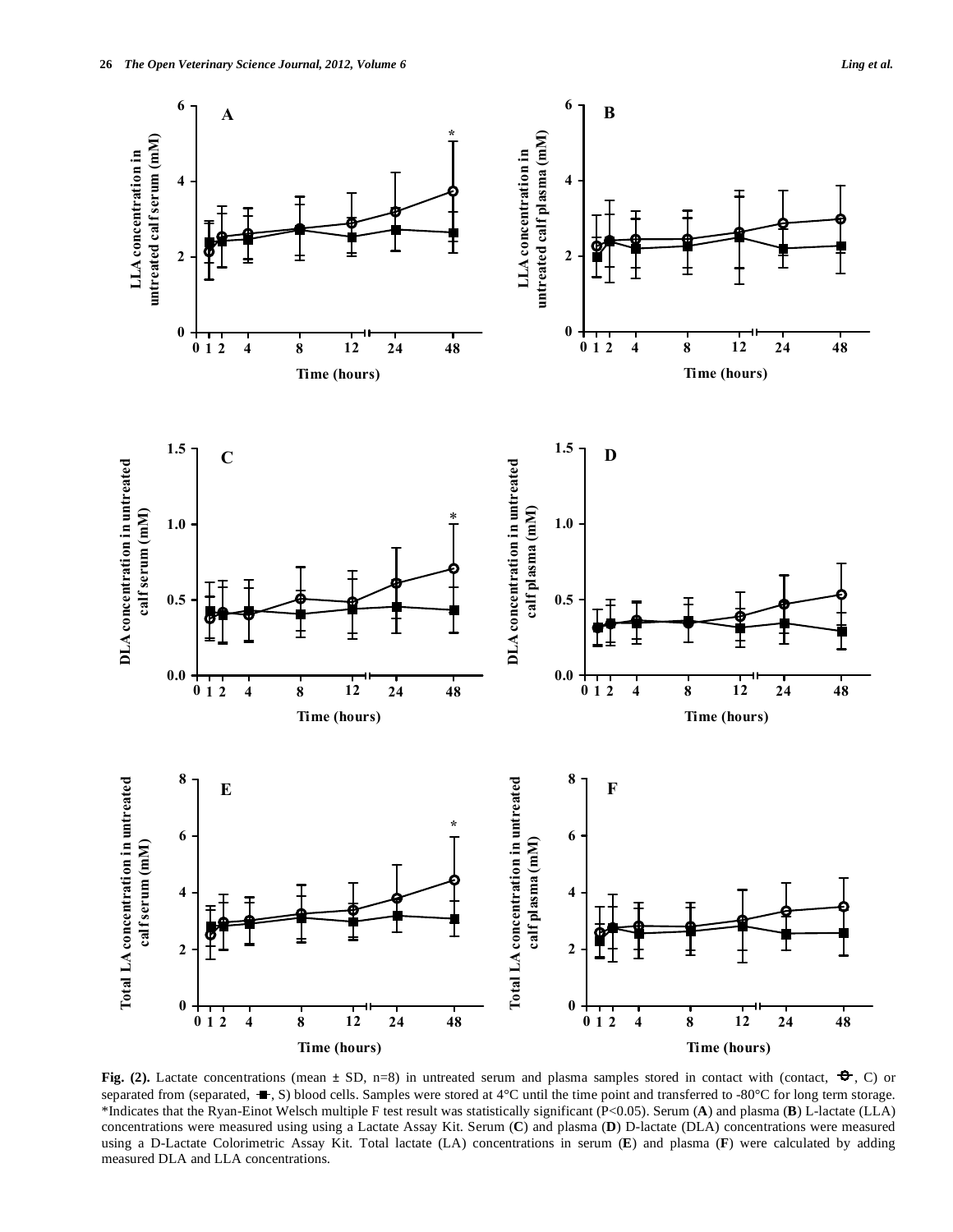

**Fig. (3).** Lactate concentrations (mean  $\pm$  SD, n=8) in spiked serum and plasma samples stored in contact with (contact,  $\rightarrow$ , C) or separated from (separated,  $\blacksquare$ , S) blood cells. Samples were spiked with DL-lactic acid to add 3 mM of each isomer (3 mM D-lactic acid and 3 mM Llactic acid) to the endogenous concentrations. Samples were stored at 4°C until the time point and transferred to -80°C for long term storage. \*Indicates that the Ryan-Einot Welsch multiple F test result was statistically significant (P<0.05). Serum (**A**) and plasma (**B**) L-lactate (LLA) concentrations were measured using a Lactate Assay Kit. Serum (**C**) and plasma (**D**) D-lactate (DLA) concentrations were measured using a D-Lactate Colorimetric Assay Kit.

with blood cells. Though both lactate isomers can result in acidosis and lead to severe clinical symptoms at supraphysiological levels, the consequences of high D-lactate concentrations are different when compared to those of high L-lactate concentrations. Thus, it is important to be able to identify and quantify both isomers. Our study demonstrated that D-lactate concentrations in untreated serum samples stored in contact with blood cells increased over time and differed significantly from the 1 hour reference concentration at 48 hours (P<0.05). Though not statistically significant, a trend towards increased D-lactate concentration over time was also seen in the untreated plasma samples stored in contact with blood cells. D-Lactate production may continue after blood is collected as a result of the glyoxylase

metabolic pathway. This pathway is present in the cytosol of all cells, including erythrocytes [31,32]. The glyoxylase system detoxifies and catalyses the conversion of methylglyoxal, a reactive glycating agent formed when carbohydrates, lipids, and amino acids are metabolized. In fact, methylglyoxal metabolism to D-lactate has been proposed as a detoxification pathway [31,33]. Increases in sample concentration of D-lactate due to this ongoing glyoxylase pathway in cells will likely be progressive over time since, once accumulated *in vitro*, D-lactate cannot undergo further metabolism [31,34]. We can only speculate that continued storage of plasma samples would eventually have resulted in a significant rise in D-lactate concentrations.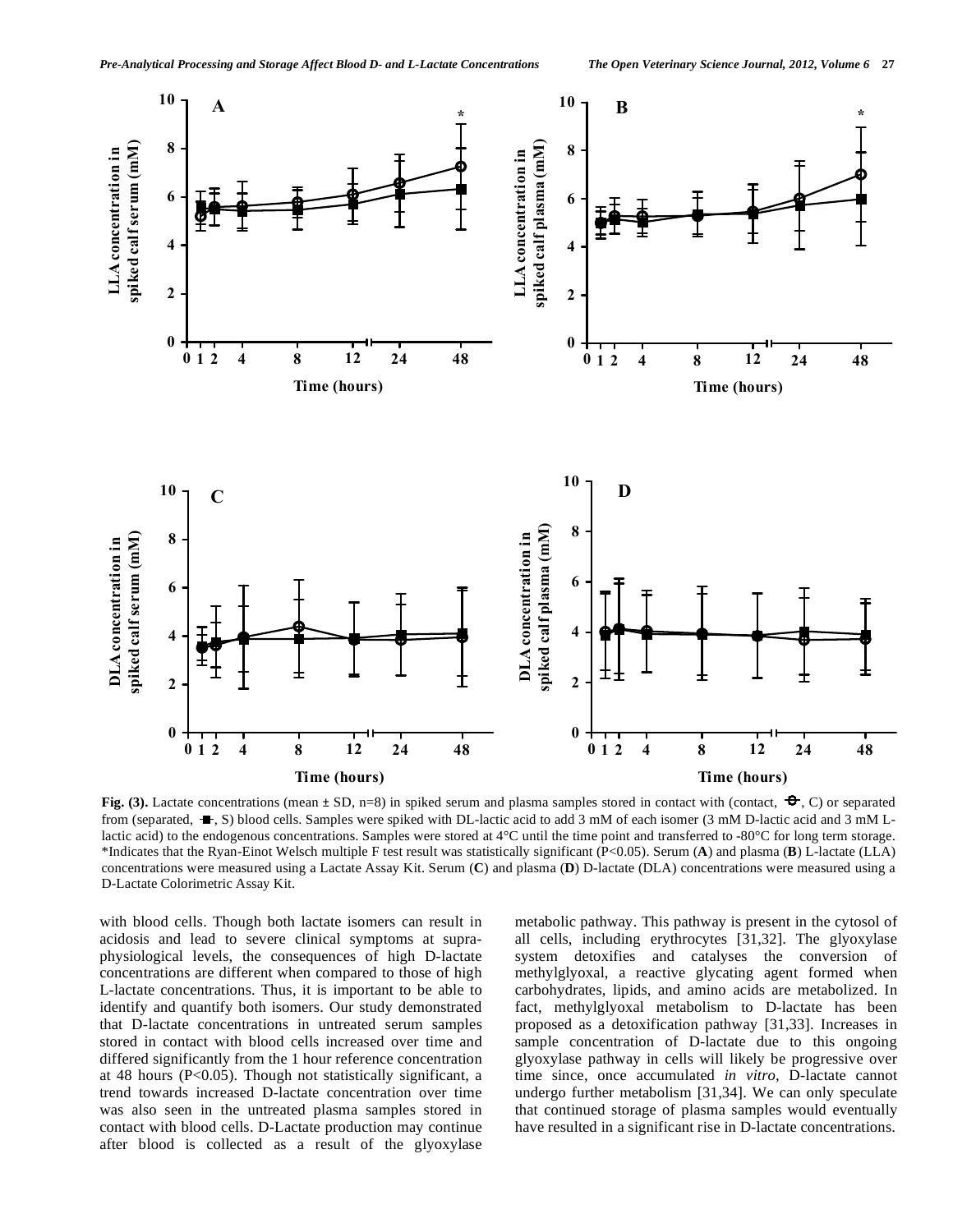We also found that L-lactate concentration increased over time in untreated and spiked serum samples, and in spiked plasma samples stored in contact with blood cells. This progressive increase in blood L-lactate concentration is likely due to ongoing glycolysis, *in vitro*, by all the cellular constituents, including platelets [27]. Glycolysis is the metabolic pathway by which glucose is converted to pyruvate and the enzymes required for this process are found in the cytoplasmic matrix of the cells. Pyruvate in blood samples will be reduced to lactate by the enzyme lactate dehydrogenase. In this process, NADH is oxidized to NAD<sup>+</sup> and becomes available for the glyceraldehyde- 3-phosphate dehydrogenase reaction in the glycolysis pathway. As a result, blood glucose concentration will decrease and Llactate concentration will increase over time [27]. As this study did not measure glucose concentrations in samples, we could not confirm that this is the mechanism by which we observed, over time, increases in L-lactate concentration. In addition, as spiked blood samples rather than samples collected from clinically acidotic animals were examined in this study, care should be taken when extrapolating our results to clinical samples. Further studies should investigate the storage dependent changes in D- and L-lactate concentrations in serum and plasma, over time, in animals with clinical acidosis.

 In our study, total lactate concentrations increased with time in serum samples stored in contact with blood cells, which is consistent with previous reports [25,26]. The differences reached statistical significance (P< 0.05) at 48 hours when compared to the 1 hour reference samples. Other studies have demonstrated total lactate concentrations to be stable for up to 56 hours in human serum and plasma samples that were immediately separated from cells and stored at room temperature (25°C) [26], and in rat plasma samples stored at 4°C [28]. The difference in stability of total lactate concentration observed in our study may therefore suggest a species or age effect.

 For some assays, serum and plasma samples are considered to be equivalent while for others (i.e. bile acids, potassium, aldolase, lactate dehydrogenase) results obtained from serum and plasma samples can differ significantly to the point that clinical decisions are altered [35]. Several anticoagulants have been identified to retard blood cell glycolysis *in vitro* and thus affect the lactate production processes [27]. In our study, we used lithium-heparin which has limited effects on glycolysis in blood samples *in vitro* [36]. We found no significant difference between serum and plasma D- or L-lactate concentrations at 1 hour or at 48 hours.

 In conclusion, our study was the first to investigate the stability of individual lactate isomers in bovine serum and plasma stored with or without contact with blood cells. Our results suggest that, to ensure a reliable measurement of Dand L- lactate concentrations, serum or plasma samples should be centrifuged and separated from cells as soon as possible following collection but can thereafter be stored at 4°C for up to 48 hours without noticeable changes in D- or L-lactate concentrations. Future research should aim to confirm our findings in samples from clinically acidotic animals and explore the effect of different anticoagulants or

antiglycolytic agents in test tubes on D- and L-lactate concentrations.

# **CONFLICT OF INTEREST**

 The authors confirm that this article content has no conflict of interest.

# **ACKNOWLEDGEMENT**

 This work was funded by Natural Sciences and Engineering Research Council of Canada (NSERC) and Vitamin Settlement Grant Canada.

### **REFERENCES**

- [1] Kondoh Y, Kawase M, Ohmori S. D-lactate concentrations in blood, urine and sweat before and after exercise. Eur J Appl Physiol Occup Physiol 1992; 65: 88-93.
- [2] Kondoh Y, Kawase M, Kawakami Y, *et al*. Concentrations of dlactate and its related metabolic intermediates in liver, blood, and muscle of diabetic and starved rats. Res Exp Med (Berl) 1992; 192: 407-14.
- [3] Fitzgerald E, Mathieu S, Ball A. Metformin associated lactic acidosis. BMJ 2009; 339: b3660.
- [4] Seidowsky A, Nseir S, Houdret N, *et al*. Metformin-associated lactic acidosis: A prognostic and therapeutic study. Crit Care Med 2009; 37: 2191-6.
- [5] Lee YR, Powell N, Bonatti H, *et al*. Early development of lactic acidosis with short term linezolid treatment in a renal recipient. J Chemother 2008; 20: 766-7.
- [6] Lewis LD, Phillips RW, Elliott CD. Changes in plasma glucose and lactate concentrations and enzyme activities in the neonatal calf with diarrhea. Am J Vet Res 1975; 36: 413-6.
- [7] Weizman Z, Houri S, Ben-Ezer GD. Type of acidosis and clinical outcome in infantile gastroenteritis. J Pediatr Gastroenterol Nutr 1992; 14: 187-91.
- [8] Lorenz I. D-lactic acidosis in calves. Vet J 2009; 179: 197-203.
- [9] Soler PP, Garzon LP, Castilla FY, *et al*. D-lactic acidosis in an 11 year-old patient with short bowel syndrome. An Pediatr (Barc) 2006; 64: 385-7.
- [10] Ewaschuk JB, Naylor JM, Palmer R, *et al*. D-lactate production and excretion in diarrheic calves. J Vet Intern Med 2004; 18: 744-7.
- [11] Di Grande A, Vancheri F, Giustolisi V, *et al*. Metformin-induced lactic acidosis in a type 2 diabetic patient with acute renal failure. Clin Ter 2008; 159: 87-9.
- [12] Lalau JD, Race JM. Lactic acidosis in metformin therapy. Drugs 1999; 58 (Suppl 1): 55-60; discussion 75-82.
- [13] Salpeter SR, Greyber E, Pasternak GA, *et al*. Risk of fatal and nonfatal lactic acidosis with metformin use in type 2 diabetes mellitus. Cochrane Database Syst Rev 2010; 4: CD002967.
- [14] Omole OO, Nappert G, Naylor JM, *et al*. Both l- and d-lactate contribute to metabolic acidosis in diarrheic calves. J Nutr 2001; 131: 2128-31.
- [15] Ewaschuk JB, Naylor JM, Zello GA. Anion gap correlates with serum d- and dl-lactate concentration in diarrheic neonatal calves. J Vet Intern Med 2003; 17: 940-2.
- [16] Petersen C. D-lactic acidosis. Nutr Clin Pract 2005; 20: 634-45.
- [17] Lorenz I, Lorch A. D-lactic acidosis in lambs. Vet Rec 2009; 164: 174-5.
- [18] Bleul U, Schwantag S, Stocker H, *et al*. Floppy kid syndrome caused by d-lactic acidosis in goat kids. J Vet Intern Med 2006; 20: 1003-8.
- [19] Uribarri J, Oh MS, Carroll HJ. D-lactic acidosis. A review of clinical presentation, biochemical features, and pathophysiologic mechanisms. Medicine (Baltimore) 1998; 77: 73-82.
- [20] Kasari TR, Naylor JM. Clinical evaluation of sodium bicarbonate, sodium l-lactate, and sodium acetate for the treatment of acidosis in diarrheic calves. J Am Vet Med Assoc 1985; 187: 392-7.
- [21] Gentile A, Sconza S, Lorenz I, *et al*. D-lactic acidosis in calves as a consequence of experimentally induced ruminal acidosis. J Vet Med A Physiol Pathol Clin Med 2004; 51: 64-70.
- [22] Forsyth RJ, Moulden A, Hull D. D-lactate associated encephalopathy in short bowel syndrome: Management with longterm non-absorbable oral antimicrobials. Clin Nutr 1991; 10: 352- 5.